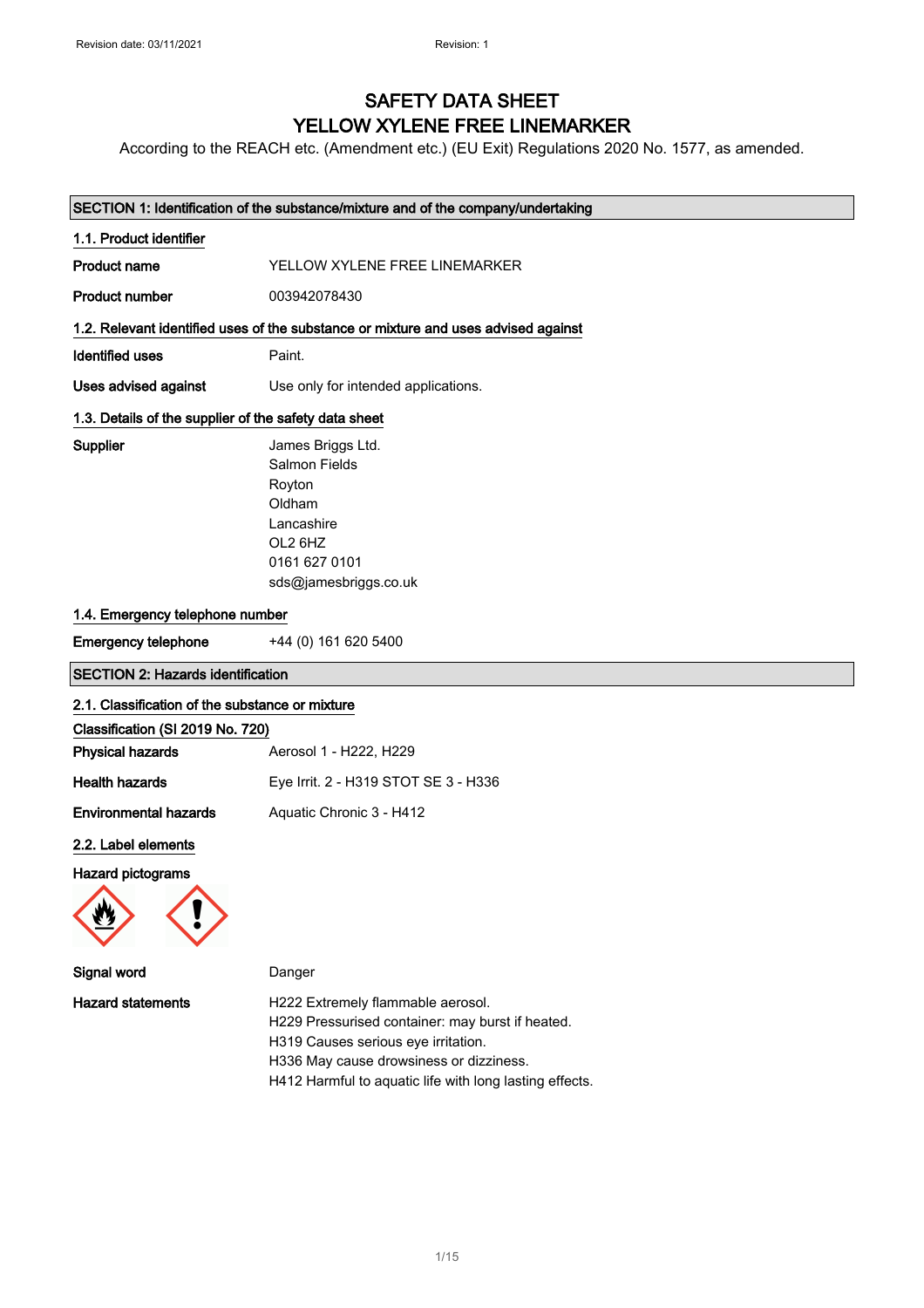| <b>Precautionary statements</b>           | P102 Keep out of reach of children.<br>P210 Keep away from heat, hot surfaces, sparks, open flames and other ignition sources. No<br>smoking.                                                                                                                                                                                                                                                                                                                                         |
|-------------------------------------------|---------------------------------------------------------------------------------------------------------------------------------------------------------------------------------------------------------------------------------------------------------------------------------------------------------------------------------------------------------------------------------------------------------------------------------------------------------------------------------------|
|                                           | P211 Do not spray on an open flame or other ignition source.<br>P251 Do not pierce or burn, even after use.<br>P261 Avoid breathing vapour/ spray.<br>P271 Use only outdoors or in a well-ventilated area.                                                                                                                                                                                                                                                                            |
|                                           | P280 Wear protective gloves/ protective clothing/ eye protection/ face protection.<br>P305+P351+P338 IF IN EYES: Rinse cautiously with water for several minutes. Remove<br>contact lenses, if present and easy to do. Continue rinsing.<br>P337+P313 If eye irritation persists: Get medical advice/ attention.<br>P410+P412 Protect from sunlight. Do not expose to temperatures exceeding 50°C/122°F.<br>P501 Dispose of contents/ container in accordance with local regulations. |
| Supplemental label<br>information         | EUH066 Repeated exposure may cause skin dryness or cracking.<br>EUH211 Warning! Hazardous respirable droplets may be formed when sprayed. Do not<br>breathe spray or mist.                                                                                                                                                                                                                                                                                                            |
| Contains                                  | Acetone, n-butyl acetate                                                                                                                                                                                                                                                                                                                                                                                                                                                              |
| Supplementary precautionary<br>statements | P264 Wash contaminated skin thoroughly after handling.<br>P304+P340 IF INHALED: Remove person to fresh air and keep comfortable for breathing.<br>P312 Call a POISON CENTRE/doctor if you feel unwell.                                                                                                                                                                                                                                                                                |

### 2.3. Other hazards

This product does not contain any substances classified as PBT or vPvB.

### SECTION 3: Composition/information on ingredients

| 3.2. Mixtures                                                                           |                      |  |
|-----------------------------------------------------------------------------------------|----------------------|--|
| Acetone                                                                                 | $10 - 30\%$          |  |
| CAS number: 67-64-1                                                                     | EC number: 200-662-2 |  |
| <b>EUH066</b>                                                                           |                      |  |
| <b>Classification</b><br>Flam. Liq. 2 - H225<br>Eye Irrit. 2 - H319<br>STOT SE 3 - H336 |                      |  |
| n-butyl acetate                                                                         | $10 - 30\%$          |  |
| CAS number: 123-86-4                                                                    | EC number: 204-658-1 |  |
| <b>EUH066</b>                                                                           |                      |  |
| Classification<br>Flam. Liq. 3 - H226<br>STOT SE 3 - H336                               |                      |  |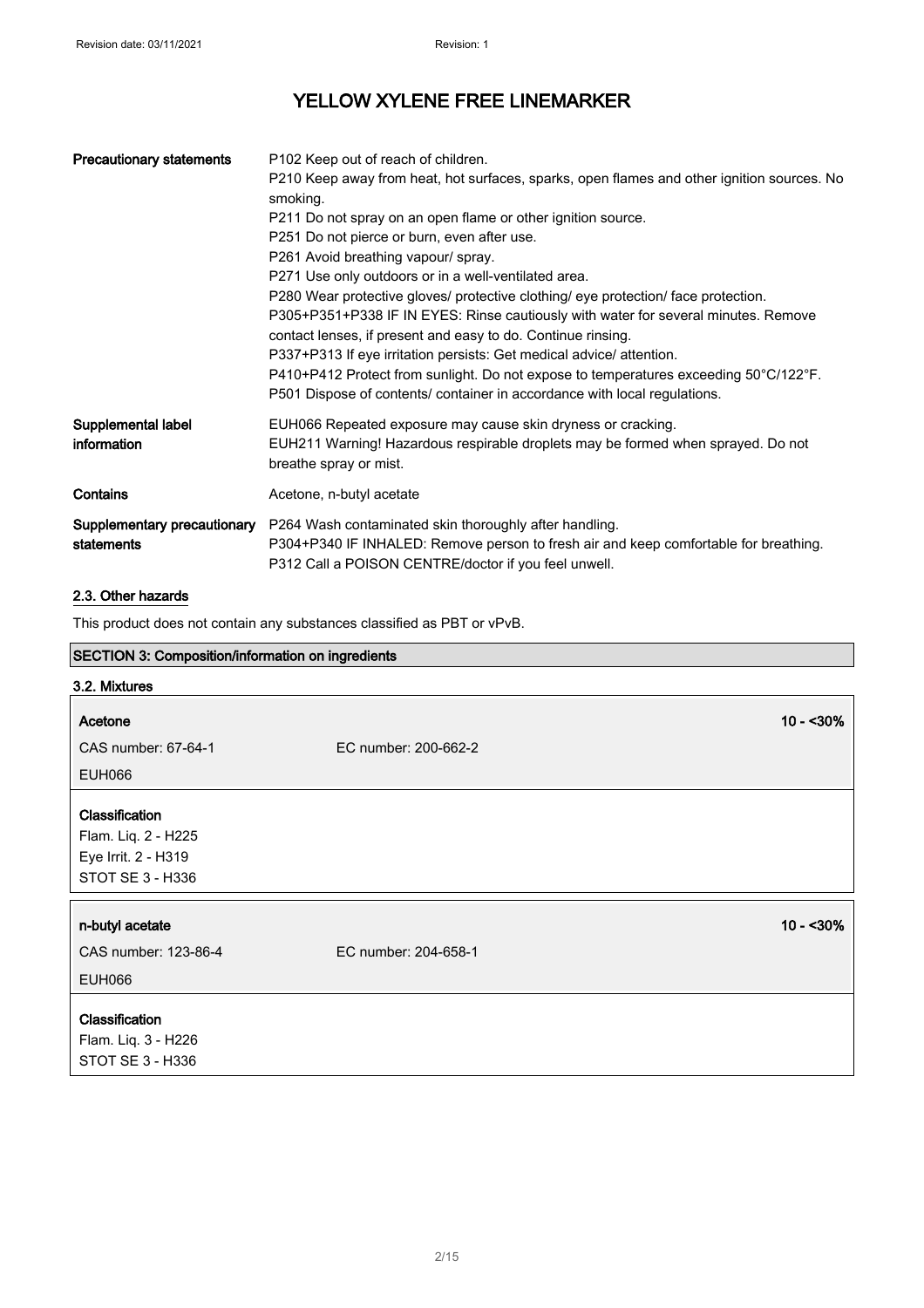| Petroleum gases, liquefied                                                                                                          |                      | $10 - 30%$  |
|-------------------------------------------------------------------------------------------------------------------------------------|----------------------|-------------|
| CAS number: 68476-85-7                                                                                                              | EC number: 270-704-2 |             |
| Classification<br>Flam. Gas 1A - H220<br>Press. Gas (Liq.) - H280                                                                   |                      |             |
| Dimethyl ether<br>CAS number: 115-10-6                                                                                              | EC number: 204-065-8 | $10 - 30\%$ |
| Classification<br>Flam. Gas 1A - H220<br>Press. Gas (Liq.) - H280                                                                   |                      |             |
| Kaolin<br>CAS number: 1332-58-7                                                                                                     | EC number: 310-194-1 | $10 - 30%$  |
| Classification<br>Not Classified                                                                                                    |                      |             |
| <b>Titanium dioxide</b><br>CAS number: 13463-67-7<br><b>EUH211</b>                                                                  | EC number: 236-675-5 | $1 - 5%$    |
| Classification<br>Not Classified                                                                                                    |                      |             |
| 1-methoxypropan-2-ol<br>CAS number: 107-98-2                                                                                        | EC number: 203-539-1 | $1 - 5%$    |
| Classification<br>Flam. Liq. 3 - H226<br>STOT SE 3 - H336                                                                           |                      |             |
| Solvent naphtha (petroleum), light arom.<br>CAS number: 64742-95-6                                                                  | EC number: 265-199-0 | $1 - 5%$    |
| Classification<br>Flam. Liq. 3 - H226<br>Skin Irrit. 2 - H315<br>STOT SE 3 - H336<br>Asp. Tox. 1 - H304<br>Aquatic Chronic 2 - H411 |                      |             |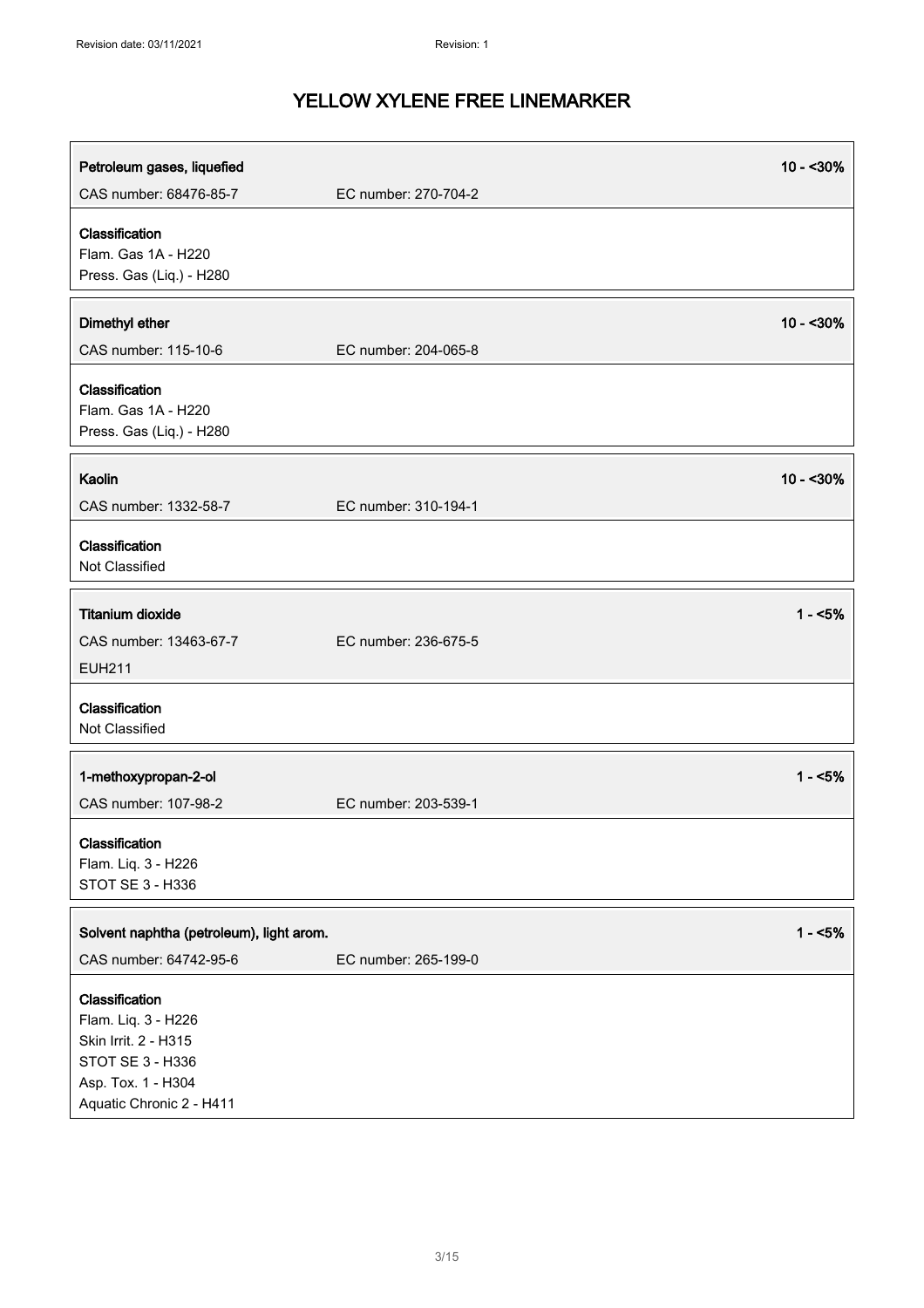| 2-methoxy-1-methylethyl acetate                                                                                                                                                                         |                      | 1%     |
|---------------------------------------------------------------------------------------------------------------------------------------------------------------------------------------------------------|----------------------|--------|
| CAS number: 108-65-6                                                                                                                                                                                    | EC number: 203-603-9 |        |
| Classification<br>Flam. Liq. 3 - H226                                                                                                                                                                   |                      |        |
| Xylene (mixture of isomers)<br>CAS number: 1330-20-7                                                                                                                                                    | EC number: 215-535-7 | $<$ 1% |
| Classification<br>Flam. Liq. 3 - H226<br>Acute Tox. 4 - H312<br>Acute Tox. 4 - H332<br>Skin Irrit. 2 - H315<br>Eye Irrit. 2 - H319<br>STOT SE 3 - H335<br><b>STOT RE 2 - H373</b><br>Asp. Tox. 1 - H304 |                      |        |
| Ethylbenzene<br>CAS number: 100-41-4                                                                                                                                                                    | EC number: 202-849-4 | 1%     |
| Classification<br>Flam. Liq. 2 - H225<br>Acute Tox. 4 - H332<br>STOT RE 2 - H373<br>Asp. Tox. 1 - H304<br>Aquatic Chronic 3 - H412                                                                      |                      |        |
| Methyl methacrylate<br>CAS number: 80-62-6                                                                                                                                                              | EC number: 201-297-1 | 1%     |
| Classification<br>Flam. Liq. 2 - H225<br>Skin Irrit. 2 - H315<br>Skin Sens. 1 - H317<br>STOT SE 3 - H335                                                                                                |                      |        |
| 2-methylpropan-1-ol<br>CAS number: 78-83-1                                                                                                                                                              | EC number: 201-148-0 | 1%     |
| Classification<br>Flam. Liq. 3 - H226<br>Skin Irrit. 2 - H315<br>Eye Dam. 1 - H318<br>STOT SE 3 - H335, H336                                                                                            |                      |        |

The Full Text for all R-Phrases and Hazard Statements are Displayed in Section 16.

#### SECTION 4: First aid measures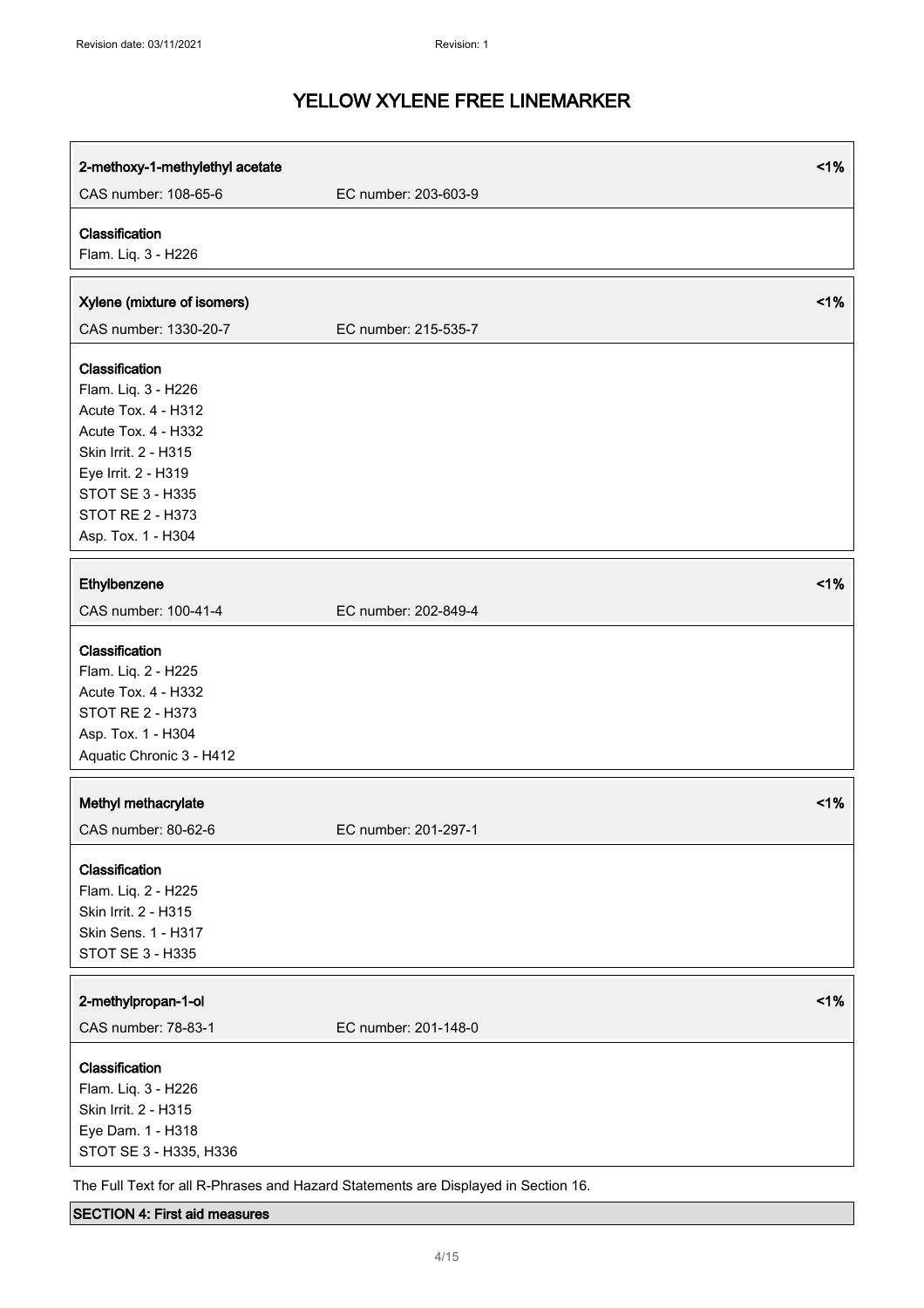### 4.1. Description of first aid measures

| General information                                        | If in doubt, get medical attention promptly. Show this Safety Data Sheet to the medical<br>personnel.                                                                                                                                                                                                                                            |
|------------------------------------------------------------|--------------------------------------------------------------------------------------------------------------------------------------------------------------------------------------------------------------------------------------------------------------------------------------------------------------------------------------------------|
| Inhalation                                                 | Move affected person to fresh air and keep warm and at rest in a position comfortable for<br>breathing. Loosen tight clothing such as collar, tie or belt. Get medical attention if symptoms<br>are severe or persist. Place unconscious person on their side in the recovery position and<br>ensure breathing can take place.                   |
| Ingestion                                                  | Rinse mouth thoroughly with water. If in doubt, get medical attention promptly. Due to the<br>small packaging, the risk of ingestion is minimal. Do not induce vomiting unless under the<br>direction of medical personnel.                                                                                                                      |
| Skin contact                                               | Remove contamination with soap and water or recognised skin cleansing agent.                                                                                                                                                                                                                                                                     |
| Eye contact                                                | Remove any contact lenses and open eyelids wide apart. Rinse with water. Get medical<br>attention if any discomfort continues.                                                                                                                                                                                                                   |
| <b>Protection of first aiders</b>                          | First aid personnel should wear appropriate protective equipment during any rescue.                                                                                                                                                                                                                                                              |
|                                                            | 4.2. Most important symptoms and effects, both acute and delayed                                                                                                                                                                                                                                                                                 |
| <b>General information</b>                                 | The severity of the symptoms described will vary dependent on the concentration and the<br>length of exposure.                                                                                                                                                                                                                                   |
| Inhalation                                                 | Spray/mists may cause respiratory tract irritation.                                                                                                                                                                                                                                                                                              |
| Ingestion                                                  | Due to the physical nature of this product, it is unlikely that ingestion will occur.                                                                                                                                                                                                                                                            |
| Skin contact                                               | Repeated exposure may cause skin dryness or cracking.                                                                                                                                                                                                                                                                                            |
| Eye contact                                                | Vapour or spray in the eyes may cause irritation and smarting. Particles in the eyes may<br>cause irritation and smarting.                                                                                                                                                                                                                       |
|                                                            | 4.3. Indication of any immediate medical attention and special treatment needed                                                                                                                                                                                                                                                                  |
| <b>Specific treatments</b>                                 | Treat symptomatically.                                                                                                                                                                                                                                                                                                                           |
| <b>SECTION 5: Firefighting measures</b>                    |                                                                                                                                                                                                                                                                                                                                                  |
| 5.1. Extinguishing media                                   |                                                                                                                                                                                                                                                                                                                                                  |
| Suitable extinguishing media                               | The product is flammable. Extinguish with alcohol-resistant foam, carbon dioxide, dry powder<br>or water fog.                                                                                                                                                                                                                                    |
| Unsuitable extinguishing<br>media                          | Do not use water jet as an extinguisher, as this will spread the fire.                                                                                                                                                                                                                                                                           |
| 5.2. Special hazards arising from the substance or mixture |                                                                                                                                                                                                                                                                                                                                                  |
| Specific hazards                                           | Containers can burst violently or explode when heated, due to excessive pressure build-up.<br>Bursting aerosol containers may be propelled from a fire at high speed. If aerosol cans are<br>ruptured, care should be taken due to the rapid escape of the pressurised contents and<br>propellant. Vapours may form explosive mixtures with air. |
| <b>Hazardous combustion</b><br>products                    | Thermal decomposition or combustion products may include the following substances: Toxic<br>gases or vapours. Carbon monoxide (CO). Carbon dioxide (CO2).                                                                                                                                                                                        |
| 5.3. Advice for firefighters                               |                                                                                                                                                                                                                                                                                                                                                  |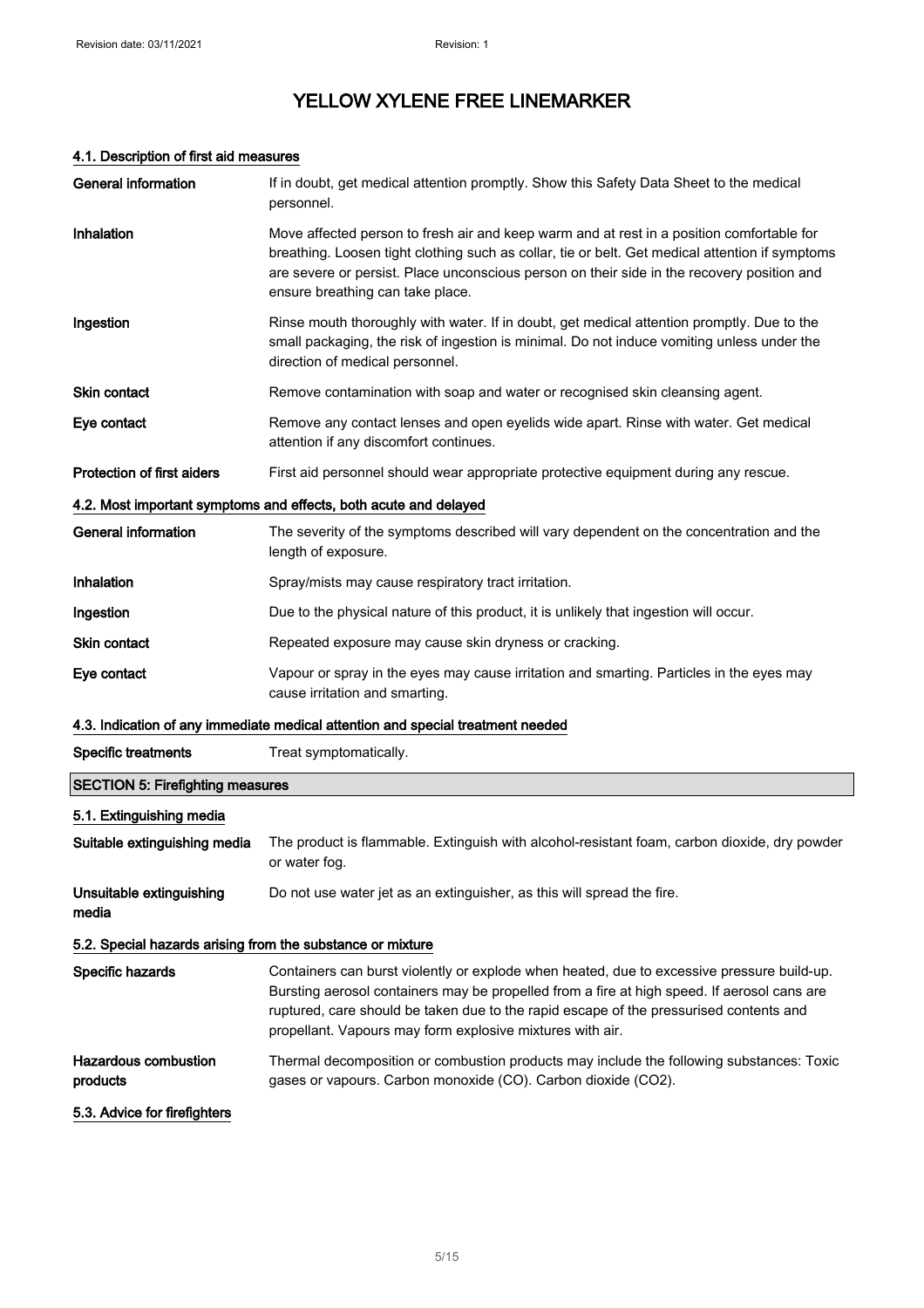| Protective actions during<br>firefighting        | Avoid breathing fire gases or vapours. Evacuate area. Cool containers exposed to heat with<br>water spray and remove them from the fire area if it can be done without risk. Cool containers<br>exposed to flames with water until well after the fire is out. If a leak or spill has not ignited, use<br>water spray to disperse vapours and protect men stopping the leak. Control run-off water by<br>containing and keeping it out of sewers and watercourses. If risk of water pollution occurs,<br>notify appropriate authorities. |  |
|--------------------------------------------------|------------------------------------------------------------------------------------------------------------------------------------------------------------------------------------------------------------------------------------------------------------------------------------------------------------------------------------------------------------------------------------------------------------------------------------------------------------------------------------------------------------------------------------------|--|
| Special protective equipment<br>for firefighters | Wear positive-pressure self-contained breathing apparatus (SCBA) and appropriate protective<br>clothing. Firefighter's clothing will provide a basic level of protection for chemical incidents.                                                                                                                                                                                                                                                                                                                                         |  |
| <b>SECTION 6: Accidental release measures</b>    |                                                                                                                                                                                                                                                                                                                                                                                                                                                                                                                                          |  |
|                                                  |                                                                                                                                                                                                                                                                                                                                                                                                                                                                                                                                          |  |

#### 6.1. Personal precautions, protective equipment and emergency procedures

### Personal precautions Wear protective clothing as described in Section 8 of this safety data sheet. No action shall be taken without appropriate training or involving any personal risk. Evacuate area. Provide adequate ventilation. No smoking, sparks, flames or other sources of ignition near spillage. If aerosol cans are ruptured, care should be taken due to the rapid escape of the pressurised contents and propellant. Take precautionary measures against static discharges.

#### 6.2. Environmental precautions

Environmental precautions Avoid discharge into drains or watercourses or onto the ground. Not considered to be a significant hazard due to the small quantities used.

#### 6.3. Methods and material for containment and cleaning up

Methods for cleaning up Clear up spills immediately and dispose of waste safely. Eliminate all ignition sources if safe to do so. No smoking, sparks, flames or other sources of ignition near spillage. Under normal conditions of handling and storage, spillages from aerosol containers are unlikely. If aerosol cans are ruptured, care should be taken due to the rapid escape of the pressurised contents and propellant. Provide adequate ventilation. Small Spillages: Wipe up with an absorbent cloth and dispose of waste safely. Large Spillages: If the product is soluble in water, dilute the spillage with water and mop it up. Alternatively, or if it is not water-soluble, absorb the spillage with an inert, dry material and place it in a suitable waste disposal container. Wash thoroughly after dealing with a spillage. For waste disposal, see Section 13.

#### 6.4. Reference to other sections

Reference to other sections For personal protection, see Section 8. See Section 11 for additional information on health hazards. See Section 12 for additional information on ecological hazards. For waste disposal, see Section 13.

#### SECTION 7: Handling and storage

#### 7.1. Precautions for safe handling

| Usage precautions                         | Read and follow manufacturer's recommendations. Wear protective clothing as described in<br>Section 8 of this safety data sheet. The product is flammable. Avoid exposing aerosol<br>containers to high temperatures or direct sunlight. Keep away from heat, hot surfaces, sparks,<br>open flames and other ignition sources. No smoking. Do not spray on an open flame or other<br>ignition source. Do not pierce or burn, even after use. Spray will evaporate and cool rapidly<br>and may cause frostbite or cold burns if in contact with skin. Do not expose to temperatures<br>exceeding 50°C/122°F. Avoid inhalation of vapours and spray/mists. Avoid contact with eyes. |
|-------------------------------------------|-----------------------------------------------------------------------------------------------------------------------------------------------------------------------------------------------------------------------------------------------------------------------------------------------------------------------------------------------------------------------------------------------------------------------------------------------------------------------------------------------------------------------------------------------------------------------------------------------------------------------------------------------------------------------------------|
| Advice on general<br>occupational hygiene | Good personal hygiene procedures should be implemented. Wash contaminated skin<br>thoroughly after handling. Take off contaminated clothing and wash it before reuse. Do not<br>eat, drink or smoke when using this product. Wash after use and before eating, smoking and<br>using the toilet.                                                                                                                                                                                                                                                                                                                                                                                   |

#### 7.2. Conditions for safe storage, including any incompatibilities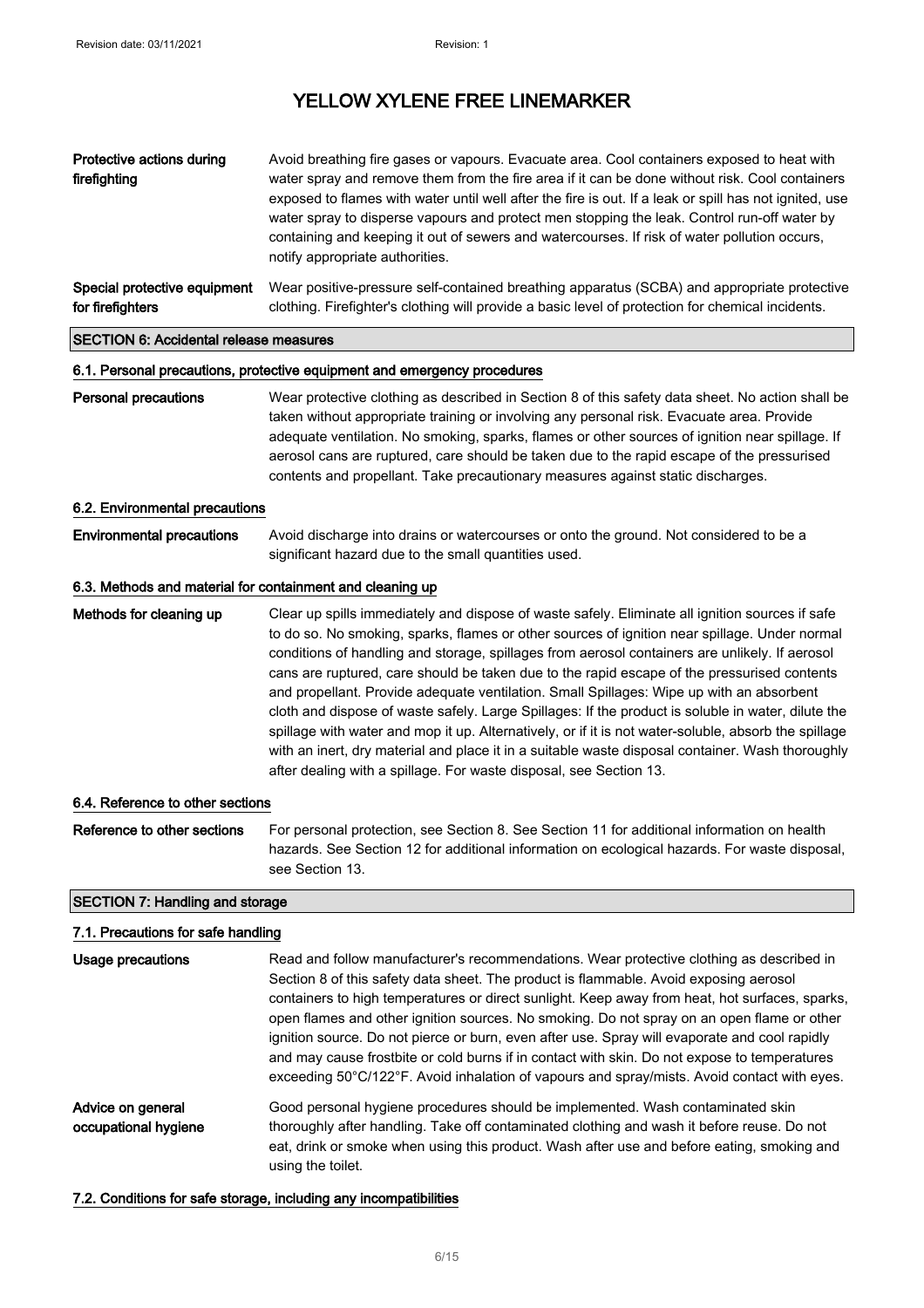| Storage precautions      | Store away from incompatible materials (see Section 10). Keep away from oxidising materials,<br>heat and flames. Store in a cool and well-ventilated place. Protect from sunlight. Keep<br>containers upright. Protect containers from damage. Do not expose to temperatures<br>exceeding 50°C/122°F. Do not store near heat sources or expose to high temperatures. Store<br>in accordance with national regulations. |
|--------------------------|------------------------------------------------------------------------------------------------------------------------------------------------------------------------------------------------------------------------------------------------------------------------------------------------------------------------------------------------------------------------------------------------------------------------|
| Storage class            | Chemical storage. Aerosol containers and lighters                                                                                                                                                                                                                                                                                                                                                                      |
| 7.3. Specific end use(s) |                                                                                                                                                                                                                                                                                                                                                                                                                        |
| Specific end use(s)      | The identified uses for this product are detailed in Section 1.2.                                                                                                                                                                                                                                                                                                                                                      |

#### SECTION 8: Exposure controls/Personal protection

#### 8.1. Control parameters

#### Occupational exposure limits

#### Acetone

Long-term exposure limit (8-hour TWA): WEL 500 ppm 1210 mg/m<sup>3</sup> Short-term exposure limit (15-minute): WEL 1500 ppm 3620 mg/m<sup>3</sup>

#### n-butyl acetate

Long-term exposure limit (8-hour TWA): WEL 150 ppm 724 mg/m<sup>3</sup> Short-term exposure limit (15-minute): WEL 200 ppm 966 mg/m<sup>3</sup>

#### Petroleum gases, liquefied

Long-term exposure limit (8-hour TWA): WEL 1000 ppm 1750 mg/m<sup>3</sup> Short-term exposure limit (15-minute): WEL 1250 ppm 2180 mg/m<sup>3</sup>

#### Dimethyl ether

Long-term exposure limit (8-hour TWA): WEL 400 ppm 766 mg/m<sup>3</sup> Short-term exposure limit (15-minute): WEL 500 ppm 958 mg/m<sup>3</sup>

#### Kaolin

Long-term exposure limit (8-hour TWA): WEL 2 mg/m<sup>3</sup> respirable dust

#### Titanium dioxide

Long-term exposure limit (8-hour TWA): WEL 4 mg/m<sup>3</sup> respirable dust Long-term exposure limit (8-hour TWA): WEL 10 mg/m<sup>3</sup> inhalable dust

#### 1-methoxypropan-2-ol

Long-term exposure limit (8-hour TWA): WEL 100 ppm 375 mg/m<sup>3</sup> Short-term exposure limit (15-minute): WEL 150 ppm 560 mg/m<sup>3</sup> Sk

#### 2-methoxy-1-methylethyl acetate

Long-term exposure limit (8-hour TWA): WEL 50 ppm 274 mg/m<sup>3</sup> Short-term exposure limit (15-minute): WEL 100 ppm 548 mg/m<sup>3</sup> Sk

#### Xylene (mixture of isomers)

Long-term exposure limit (8-hour TWA): WEL 50 ppm 220 mg/m<sup>3</sup> Short-term exposure limit (15-minute): WEL 100 ppm 441 mg/m<sup>3</sup> Sk

#### Ethylbenzene

Long-term exposure limit (8-hour TWA): WEL 100 ppm 441 mg/m<sup>3</sup> Short-term exposure limit (15-minute): WEL 125 ppm 552 mg/m<sup>3</sup> Sk

#### Methyl methacrylate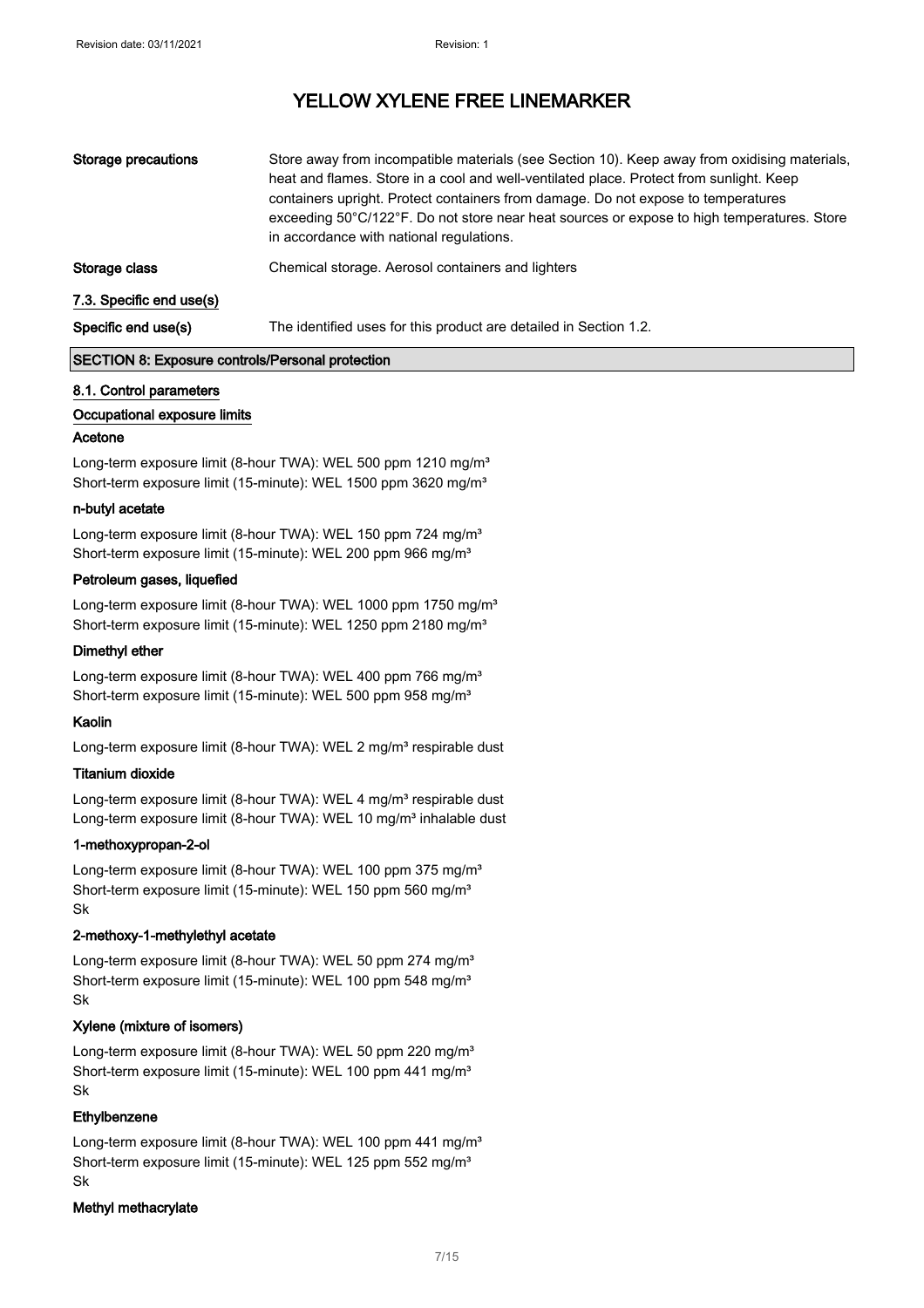Long-term exposure limit (8-hour TWA): WEL 50 ppm 208 mg/m<sup>3</sup> Short-term exposure limit (15-minute): WEL 100 ppm 416 mg/m<sup>3</sup>

#### 2-methylpropan-1-ol

Long-term exposure limit (8-hour TWA): WEL 50 ppm 154 mg/m<sup>3</sup> Short-term exposure limit (15-minute): WEL 75 ppm 231 mg/m<sup>3</sup> WEL = Workplace Exposure Limit. Sk = Can be absorbed through the skin.

#### Acetone (CAS: 67-64-1)

| <b>DNEL</b>                     | Workers - Inhalation; Long term systemic effects: 1210 mg/m <sup>3</sup><br>Workers - Inhalation; Short term systemic effects: 2420 mg/m <sup>3</sup><br>Workers - Dermal; Long term systemic effects: 186 mg/kg/day<br>General population - Inhalation; Long term systemic effects: 200 mg/m <sup>3</sup><br>General population - Dermal; Long term systemic effects: 62 mg/kg/day<br>General population - Oral; Long term systemic effects: 62 mg/kg/day                                                                                                                                                                                                                                                                                                                                                                                                                                                                                                                                                                                                                            |  |
|---------------------------------|---------------------------------------------------------------------------------------------------------------------------------------------------------------------------------------------------------------------------------------------------------------------------------------------------------------------------------------------------------------------------------------------------------------------------------------------------------------------------------------------------------------------------------------------------------------------------------------------------------------------------------------------------------------------------------------------------------------------------------------------------------------------------------------------------------------------------------------------------------------------------------------------------------------------------------------------------------------------------------------------------------------------------------------------------------------------------------------|--|
| <b>PNEC</b>                     | - Fresh water; 10.6 mg/l<br>- marine water; 1.06 mg/l<br>- STP; 100 mg/l<br>- Sediment (Freshwater); 30.4 mg/kg<br>- Sediment (Marinewater); 3.04 mg/kg<br>- Soil; 29.5 mg/kg                                                                                                                                                                                                                                                                                                                                                                                                                                                                                                                                                                                                                                                                                                                                                                                                                                                                                                         |  |
| n-butyl acetate (CAS: 123-86-4) |                                                                                                                                                                                                                                                                                                                                                                                                                                                                                                                                                                                                                                                                                                                                                                                                                                                                                                                                                                                                                                                                                       |  |
| <b>DNEL</b>                     | Workers - Inhalation; Long term systemic effects: 300 mg/m <sup>3</sup><br>Workers - Inhalation; Short term systemic effects: 600 mg/m <sup>3</sup><br>Workers - Inhalation; Long term local effects: 300 mg/m <sup>3</sup><br>Workers - Inhalation; Short term local effects: 600 mg/m <sup>3</sup><br>Workers - Dermal; Long term systemic effects: 11 mg/kg/day<br>Workers - Dermal; Short term systemic effects: 11 mg/kg/day<br>General population - Inhalation; Long term systemic effects: 35.7 mg/m <sup>3</sup><br>General population - Inhalation; Short term systemic effects: 300 mg/m <sup>3</sup><br>General population - Inhalation; Long term local effects: 35.7 mg/m <sup>3</sup><br>General population - Inhalation; Short term local effects: 300 mg/m <sup>3</sup><br>General population - Dermal; Long term systemic effects: 6 mg/kg/day<br>General population - Dermal; Short term systemic effects: 6 mg/kg/day<br>General population - Oral; Long term systemic effects: 2 mg/kg/day<br>General population - Oral; Short term systemic effects: 2 mg/kg/day |  |
| <b>PNEC</b>                     | - Fresh water; 0.18 mg/l<br>- marine water; 0.018 mg/l<br>- STP; 35.6 mg/l<br>- Sediment (Freshwater); 0.981 mg/kg<br>- Sediment (Marinewater); 0.098 mg/kg<br>- Soil; 0.09 mg/kg                                                                                                                                                                                                                                                                                                                                                                                                                                                                                                                                                                                                                                                                                                                                                                                                                                                                                                     |  |
|                                 | Dimethyl ether (CAS: 115-10-6)                                                                                                                                                                                                                                                                                                                                                                                                                                                                                                                                                                                                                                                                                                                                                                                                                                                                                                                                                                                                                                                        |  |
| <b>DNEL</b>                     | Workers - Inhalation; Long term systemic effects: 1894 mg/m <sup>3</sup><br>General population - Inhalation; Long term systemic effects: 471 mg/m <sup>3</sup>                                                                                                                                                                                                                                                                                                                                                                                                                                                                                                                                                                                                                                                                                                                                                                                                                                                                                                                        |  |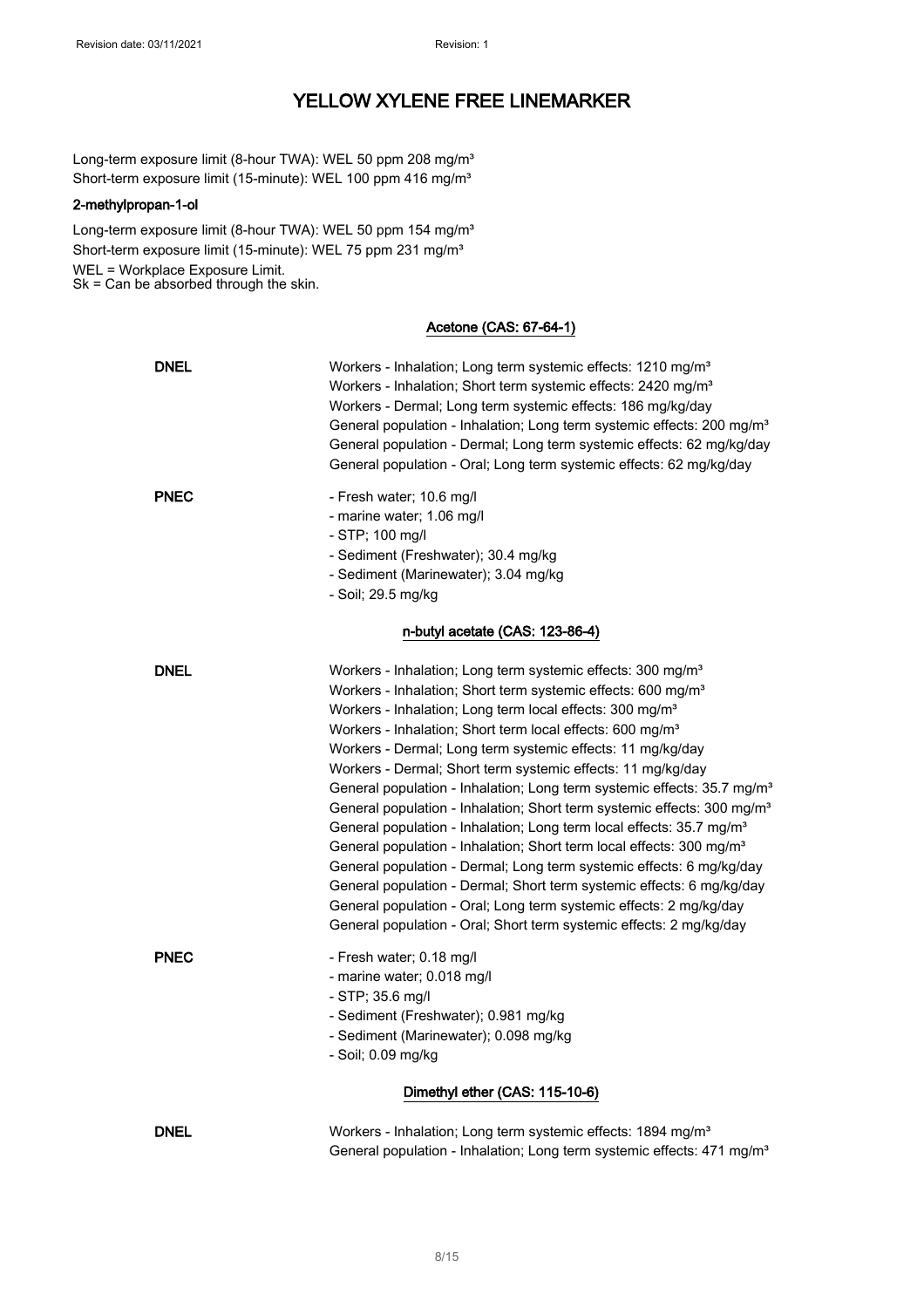| <b>PNEC</b>                          | - Fresh water; 0.155 mg/l<br>- marine water; 0.016 mg/l<br>- STP; 160 mg/l<br>- Sediment (Freshwater); 0.681 mg/kg<br>- Sediment (Marinewater); 0.069 mg/kg<br>- Soil; 0.045 mg/kg                                                                                                                                                                                                                                                                                                                                                    |  |
|--------------------------------------|---------------------------------------------------------------------------------------------------------------------------------------------------------------------------------------------------------------------------------------------------------------------------------------------------------------------------------------------------------------------------------------------------------------------------------------------------------------------------------------------------------------------------------------|--|
|                                      | Titanium dioxide (CAS: 13463-67-7)                                                                                                                                                                                                                                                                                                                                                                                                                                                                                                    |  |
| <b>DNEL</b>                          | Workers - Inhalation; Long term local effects: 10 mg/m <sup>3</sup><br>General population - Oral; Long term systemic effects: 700 mg/kg/day                                                                                                                                                                                                                                                                                                                                                                                           |  |
| <b>PNEC</b>                          | - Fresh water; 0.184 mg/l<br>- marine water; 0.018 mg/l<br>- STP; 100 mg/l<br>- Sediment (Freshwater); 1000 mg/kg<br>- Sediment (Marinewater); 100 mg/kg<br>- Soil; 100 mg/kg                                                                                                                                                                                                                                                                                                                                                         |  |
| 1-methoxypropan-2-ol (CAS: 107-98-2) |                                                                                                                                                                                                                                                                                                                                                                                                                                                                                                                                       |  |
| <b>DNEL</b>                          | Workers - Inhalation; Long term systemic effects: 369 mg/m <sup>3</sup><br>Workers - Inhalation; Long term systemic effects: 553.5 mg/m <sup>3</sup><br>Workers - Inhalation; Short term local effects: 553.5 mg/m <sup>3</sup><br>Workers - Dermal; Long term systemic effects: 183 mg/kg/day<br>General population - Inhalation; Long term systemic effects: 43.9 mg/m <sup>3</sup><br>General population - Dermal; Long term systemic effects: 78 mg/kg/day<br>General population - Oral; Long term systemic effects: 33 mg/kg/day |  |
| <b>PNEC</b>                          | - Fresh water; 10 mg/l<br>- marine water; 1 mg/l<br>- Intermittent release; 100 mg/l<br>- STP; 100 mg/l<br>- Sediment (Freshwater); 52.3 mg/kg<br>- Sediment (Marinewater); 5.2 mg/kg<br>- Soil; 4.59 mg/kg                                                                                                                                                                                                                                                                                                                           |  |
|                                      | Hydrocarbons, C9, aromatics                                                                                                                                                                                                                                                                                                                                                                                                                                                                                                           |  |
| <b>DNEL</b>                          | Workers - Inhalation; Long term systemic effects: 150 mg/m <sup>3</sup><br>Workers - Dermal; Long term systemic effects: 25 mg/kg/day<br>General population - Inhalation; Long term systemic effects: 32 mg/m <sup>3</sup><br>General population - Dermal; Long term systemic effects: 11 mg/kg/day<br>General population - Oral; Long term systemic effects: 11 mg/kg/day                                                                                                                                                            |  |
|                                      | Paraffin waxes and Hydrocarbon waxes, chloro (CAS: 63449-39-8)                                                                                                                                                                                                                                                                                                                                                                                                                                                                        |  |
| <b>DNEL</b>                          | Workers - Inhalation; Long term systemic effects: 63.5 mg/m <sup>3</sup><br>Workers - Dermal; Long term systemic effects: 450 mg/kg/day<br>General population - Dermal; Long term systemic effects: 225 mg/kg/day<br>General population - Oral; Long term systemic effects: 4.5 mg/kg/day                                                                                                                                                                                                                                             |  |
| <b>PNEC</b>                          | - Fresh water; 0.003 mg/l<br>- marine water; 0.001 mg/l<br>- STP; 60 mg/l<br>- Soil; 4640 mg/kg                                                                                                                                                                                                                                                                                                                                                                                                                                       |  |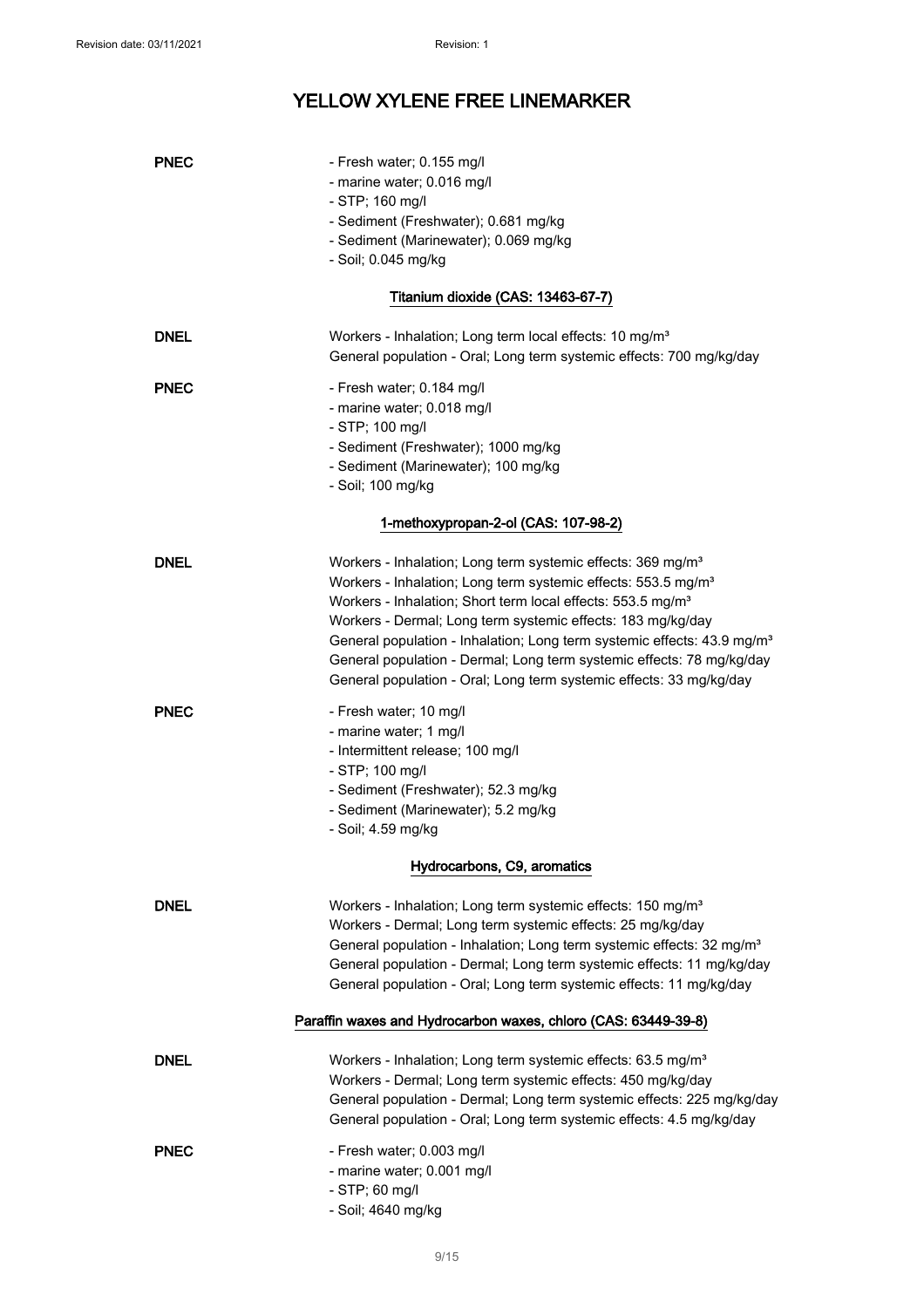### 2-methoxy-1-methylethyl acetate (CAS: 108-65-6)

| <b>DNEL</b> | Workers - Inhalation; Long term systemic effects: 275 mg/m <sup>3</sup><br>Workers - Inhalation; Long term local effects: 550 mg/m <sup>3</sup><br>Workers - Dermal; Long term systemic effects: 796 mg/kg/day<br>General population - Inhalation; Long term systemic effects: 33 mg/m <sup>3</sup><br>General population - Inhalation; Long term local effects: 33 mg/m <sup>3</sup><br>General population - Dermal; Long term systemic effects: 320 mg/kg/day<br>General population - Oral; Long term systemic effects: 36 mg/kg/day                                                                                                                                                             |
|-------------|----------------------------------------------------------------------------------------------------------------------------------------------------------------------------------------------------------------------------------------------------------------------------------------------------------------------------------------------------------------------------------------------------------------------------------------------------------------------------------------------------------------------------------------------------------------------------------------------------------------------------------------------------------------------------------------------------|
| <b>PNEC</b> | - Fresh water; 0.635 mg/l<br>- marine water; 0.064 mg/l<br>- STP; 100 mg/l<br>- Sediment (Freshwater); 3.29 mg/kg<br>- Sediment (Marinewater); 0.329 mg/kg<br>- Soil; 0.29 mg/kg                                                                                                                                                                                                                                                                                                                                                                                                                                                                                                                   |
|             | Xylene (mixture of isomers) (CAS: 1330-20-7)                                                                                                                                                                                                                                                                                                                                                                                                                                                                                                                                                                                                                                                       |
| <b>DNEL</b> | Workers - Inhalation; Long term systemic effects: 77 mg/m <sup>3</sup><br>Workers - Inhalation; Short term systemic effects: 289 mg/m <sup>3</sup><br>Workers - Inhalation; Short term local effects: 289 mg/m <sup>3</sup><br>Workers - Dermal; Long term systemic effects: 180 mg/kg/day<br>General population - Inhalation; Long term systemic effects: 14.8 mg/m <sup>3</sup><br>General population - Dermal; Long term systemic effects: 108 mg/kg/day<br>General population - Oral; Long term systemic effects: 1.6 mg/kg/day                                                                                                                                                                |
| <b>PNEC</b> | - Fresh water; 0.327 mg/l<br>- marine water; 0.327 mg/l<br>$-$ STP; 6.58 mg/l<br>- Sediment (Freshwater); 12.46 mg/kg<br>- Sediment (Marinewater); 12.46 mg/kg<br>- Soil; 2.31 mg/kg                                                                                                                                                                                                                                                                                                                                                                                                                                                                                                               |
|             | Butyl methacrylate (CAS: 97-88-1)                                                                                                                                                                                                                                                                                                                                                                                                                                                                                                                                                                                                                                                                  |
| <b>DNEL</b> | Workers - Inhalation; Long term systemic effects: 415.9 mg/m <sup>3</sup><br>Workers - Inhalation; Long term local effects: 409 mg/m <sup>3</sup><br>Workers - Dermal; Long term systemic effects: 5 mg/kg/day<br>Workers - Dermal; Long term local effects: 1 %<br>Workers - Dermal; Short term local effects: 1 %<br>General population - Inhalation; Long term systemic effects: 66.5 mg/m <sup>3</sup><br>General population - Inhalation; Long term local effects: 366.4 mg/m <sup>3</sup><br>General population - Dermal; Long term systemic effects: 3 mg/kg/day<br>General population - Dermal; Long term local effects: 1 %<br>General population - Dermal; Short term local effects: 1 % |
| <b>PNEC</b> | - Fresh water; 0.017 mg/l<br>- marine water; 0.002 mg/l<br>- STP; 31.7 mg/l<br>- Sediment (Freshwater); 4.73 mg/kg<br>- Sediment (Marinewater); 0.473 mg/kg<br>- Soil; 0.935 mg/kg                                                                                                                                                                                                                                                                                                                                                                                                                                                                                                                 |

2-methylpropan-1-ol (CAS: 78-83-1)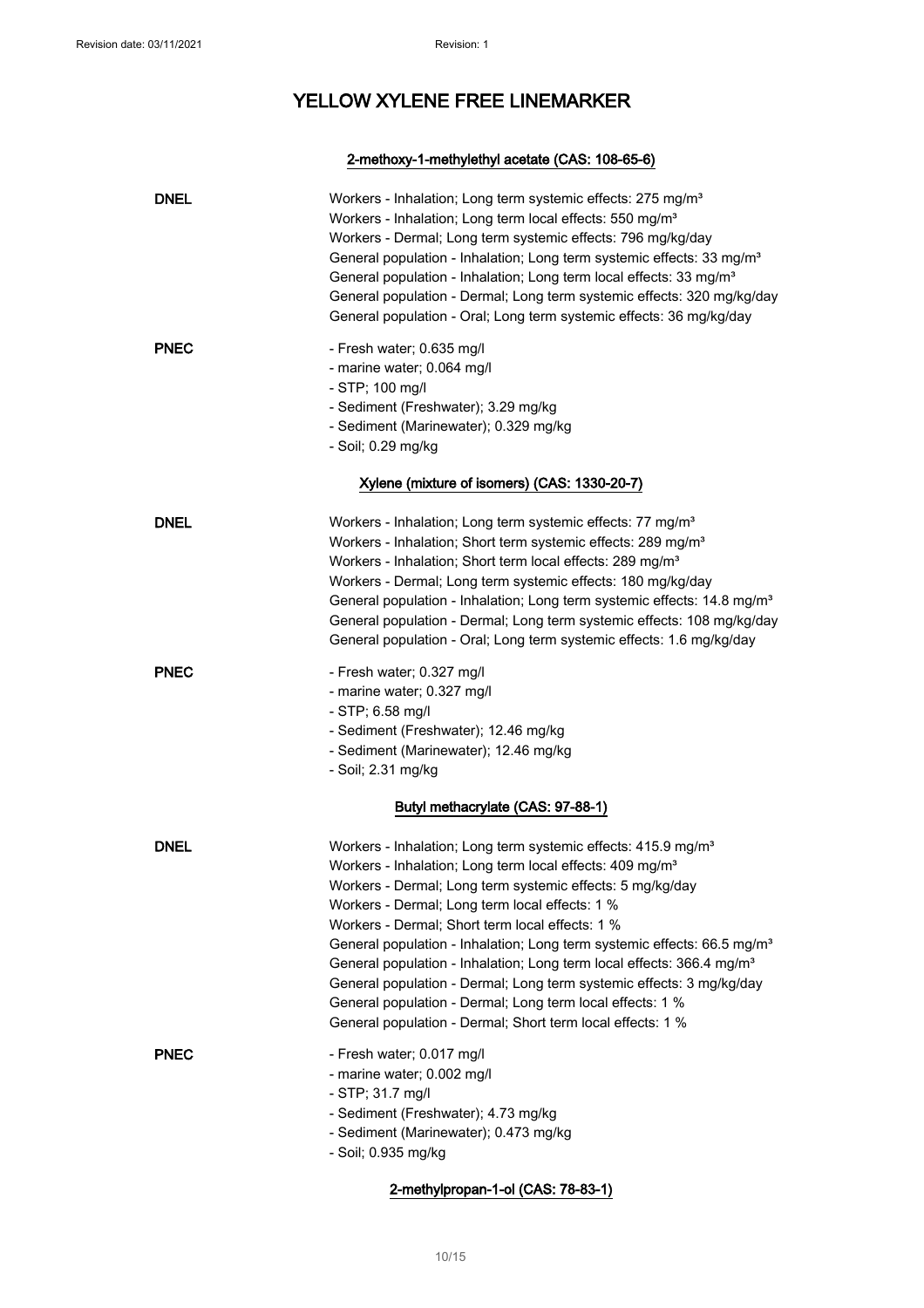| <b>DNEL</b>                         | Workers - Inhalation; Long term local effects: 310 mg/m <sup>3</sup><br>General population - Inhalation; Long term local effects: 55 mg/m <sup>3</sup>                                                                                                                                                                                                                                                                                                                                                                                              |
|-------------------------------------|-----------------------------------------------------------------------------------------------------------------------------------------------------------------------------------------------------------------------------------------------------------------------------------------------------------------------------------------------------------------------------------------------------------------------------------------------------------------------------------------------------------------------------------------------------|
| <b>PNEC</b>                         | - Fresh water; 0.4 mg/l<br>- Intermittent release; 11 mg/l<br>- marine water; 0.04 mg/l<br>- STP; 10 mg/l<br>- Sediment (Freshwater); 1.56 mg/kg<br>- Sediment (Marinewater); 0.156 mg/kg<br>- Soil; 0.076 mg/kg                                                                                                                                                                                                                                                                                                                                    |
| 8.2. Exposure controls              |                                                                                                                                                                                                                                                                                                                                                                                                                                                                                                                                                     |
| Protective equipment                |                                                                                                                                                                                                                                                                                                                                                                                                                                                                                                                                                     |
|                                     |                                                                                                                                                                                                                                                                                                                                                                                                                                                                                                                                                     |
| Appropriate engineering<br>controls | Provide adequate ventilation. Observe any occupational exposure limits for the product or<br>ingredients.                                                                                                                                                                                                                                                                                                                                                                                                                                           |
| Eye/face protection                 | Unless the assessment indicates a higher degree of protection is required, the following<br>protection should be worn: Tight-fitting safety glasses. Personal protective equipment that<br>provides appropriate eye and face protection should be worn.                                                                                                                                                                                                                                                                                             |
| Hand protection                     | To protect hands from chemicals, wear gloves that are proven to be impervious to the<br>chemical and resist degradation. The most suitable glove should be chosen in consultation<br>with the glove supplier/manufacturer, who can provide information about the breakthrough<br>time of the glove material. Considering the data specified by the glove manufacturer, check<br>during use that the gloves are retaining their protective properties and change them as soon<br>as any deterioration is detected. Frequent changes are recommended. |
| Other skin and body<br>protection   | Wear appropriate clothing to prevent repeated or prolonged skin contact.                                                                                                                                                                                                                                                                                                                                                                                                                                                                            |
| Hygiene measures                    | Wash after use and before eating, smoking and using the toilet. Do not eat, drink or smoke<br>when using this product.                                                                                                                                                                                                                                                                                                                                                                                                                              |
| <b>Respiratory protection</b>       | Ensure all respiratory protective equipment is suitable for its intended use and is 'UKCA'-<br>marked. Check that the respirator fits tightly and the filter is changed regularly. Gas and<br>combination filter cartridges suitable for intended use should be used. Full face mask<br>respirators with replaceable filter cartridges suitable for intended use should be used. Half<br>mask and quarter mask respirators with replaceable filter cartridges suitable for intended use<br>should be used.                                          |

### SECTION 9: Physical and chemical properties

### 9.1. Information on basic physical and chemical properties

| Appearance                                      | Aerosol.                         |
|-------------------------------------------------|----------------------------------|
| Colour                                          | Yellow.                          |
| Odour                                           | Organic solvents.                |
| Initial boiling point and range                 | -40 to -2 $^{\circ}$ C (LPG/DME) |
| Flash point                                     | $-104^{\circ}$ C (LPG)           |
| Upper/lower flammability or<br>explosive limits | 1.4 - 26.2% (V) (LPG/DME)        |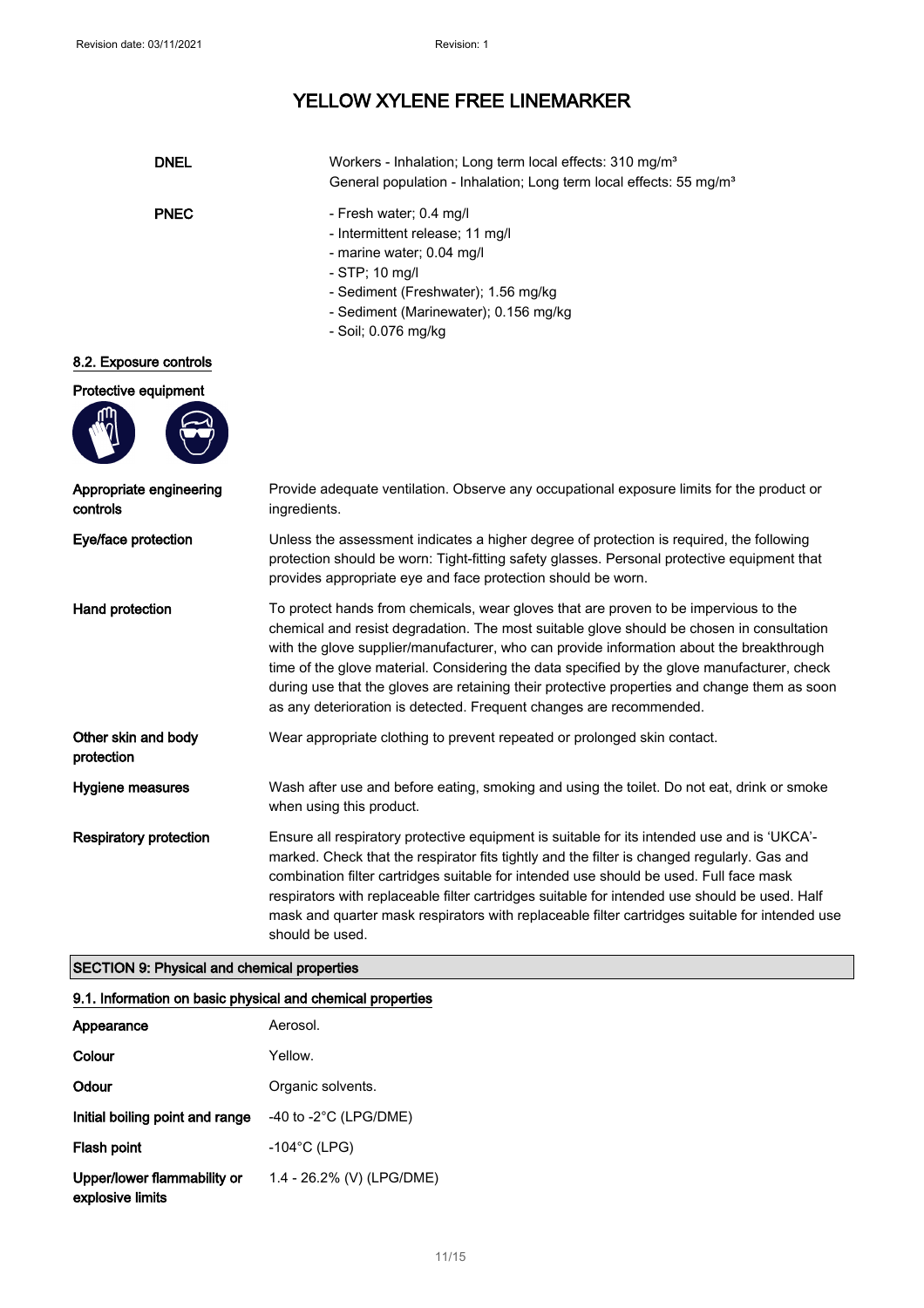| Vapour pressure                              | 513 - 1760kPa (LPG/DME)                                                                                                                                                                                                                                                                                                             |  |
|----------------------------------------------|-------------------------------------------------------------------------------------------------------------------------------------------------------------------------------------------------------------------------------------------------------------------------------------------------------------------------------------|--|
| Auto-ignition temperature                    | 226°C (DME)                                                                                                                                                                                                                                                                                                                         |  |
| 9.2. Other information                       |                                                                                                                                                                                                                                                                                                                                     |  |
| <b>Volatility</b>                            | Volatile.                                                                                                                                                                                                                                                                                                                           |  |
| <b>SECTION 10: Stability and reactivity</b>  |                                                                                                                                                                                                                                                                                                                                     |  |
| 10.1. Reactivity                             |                                                                                                                                                                                                                                                                                                                                     |  |
| Reactivity                                   | See the other subsections of this section for further details.                                                                                                                                                                                                                                                                      |  |
| 10.2. Chemical stability                     |                                                                                                                                                                                                                                                                                                                                     |  |
| <b>Stability</b>                             | Stable at normal ambient temperatures and when used as recommended. Stable under the<br>prescribed storage conditions.                                                                                                                                                                                                              |  |
| 10.3. Possibility of hazardous reactions     |                                                                                                                                                                                                                                                                                                                                     |  |
| Possibility of hazardous<br>reactions        | The following materials may react strongly with the product: Oxidising agents.                                                                                                                                                                                                                                                      |  |
| 10.4. Conditions to avoid                    |                                                                                                                                                                                                                                                                                                                                     |  |
| <b>Conditions to avoid</b>                   | Avoid exposing aerosol containers to high temperatures or direct sunlight. Pressurised<br>container: may burst if heated Avoid heat, flames and other sources of ignition. Avoid the<br>following conditions: Freezing.                                                                                                             |  |
| 10.5. Incompatible materials                 |                                                                                                                                                                                                                                                                                                                                     |  |
| Materials to avoid                           | No specific requirements are anticipated under normal conditions of use.                                                                                                                                                                                                                                                            |  |
| 10.6. Hazardous decomposition products       |                                                                                                                                                                                                                                                                                                                                     |  |
| Hazardous decomposition<br>products          | Does not decompose when used and stored as recommended. Thermal decomposition or<br>combustion products may include the following substances: Harmful gases or vapours.                                                                                                                                                             |  |
| <b>SECTION 11: Toxicological information</b> |                                                                                                                                                                                                                                                                                                                                     |  |
| 11.1. Information on toxicological effects   |                                                                                                                                                                                                                                                                                                                                     |  |
| <b>Toxicological effects</b>                 | Information given is based on data of the components. The blended product has not been<br>tested. No data is available for the mixture.                                                                                                                                                                                             |  |
| Inhalation                                   | Gas or vapour may irritate the respiratory system. May cause nausea, headache, dizziness<br>and intoxication. Vapour may irritate respiratory system/lungs.                                                                                                                                                                         |  |
| Ingestion                                    | Due to the physical nature of this product, it is unlikely that ingestion will occur. Ingestion may<br>cause severe irritation of the mouth, the oesophagus and the gastrointestinal tract. May cause<br>chemical burns in mouth, oesophagus and stomach. May cause discomfort if swallowed. May<br>cause stomach pain or vomiting. |  |
| <b>Skin contact</b>                          | Repeated exposure may cause skin dryness or cracking.                                                                                                                                                                                                                                                                               |  |
| Eye contact                                  | May cause eye irritation. May cause serious eye damage.                                                                                                                                                                                                                                                                             |  |
| Route of exposure                            | Inhalation Ingestion Skin and/or eye contact                                                                                                                                                                                                                                                                                        |  |
| <b>SECTION 12: Ecological information</b>    |                                                                                                                                                                                                                                                                                                                                     |  |
| 12.1. Toxicity                               |                                                                                                                                                                                                                                                                                                                                     |  |

Toxicity The product is not believed to present a hazard due to its physical nature.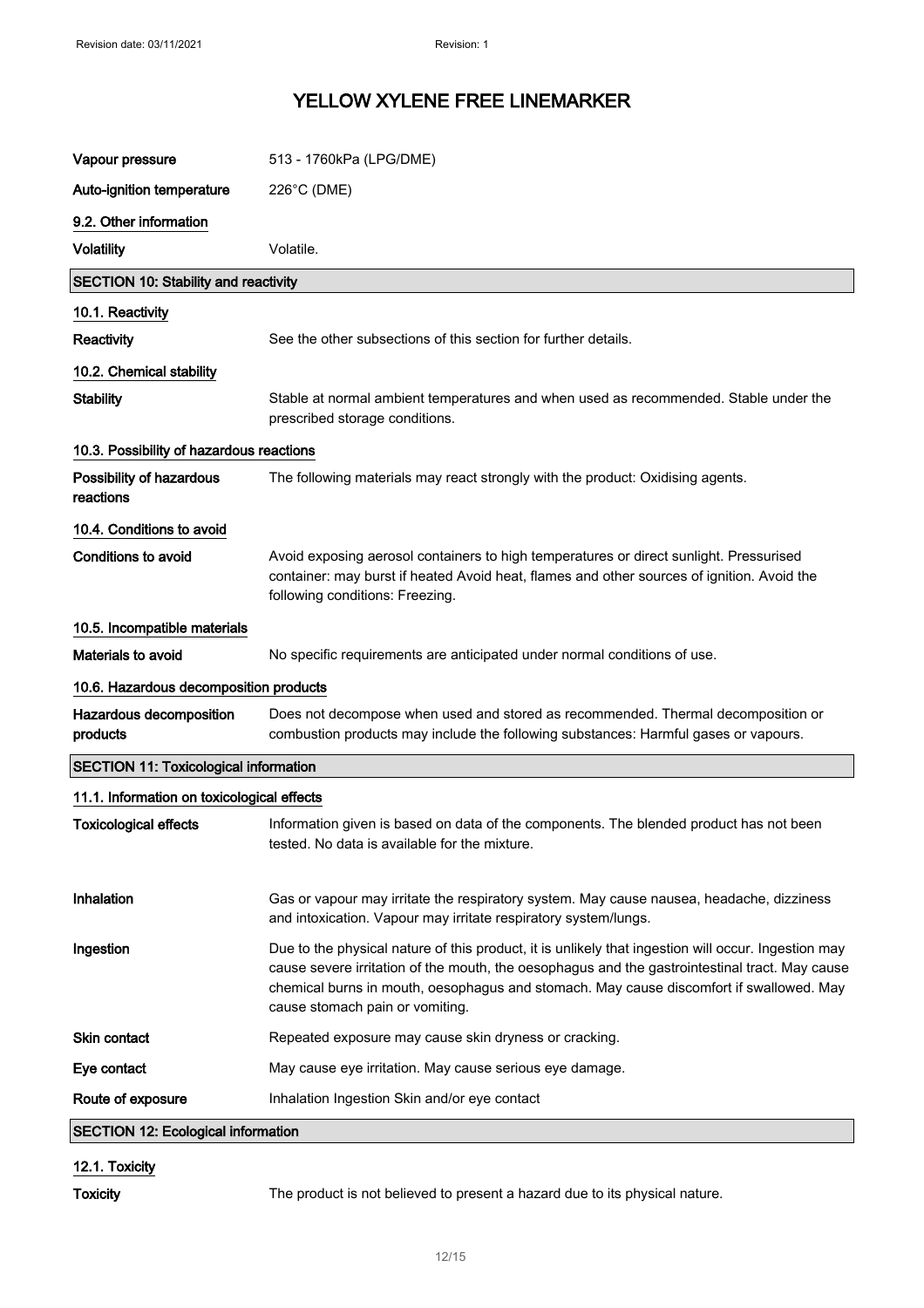## 12.2. Persistence and degradability Persistence and degradability Volatile substances are degraded in the atmosphere within a few days. The other substances in the product are not expected to be readily biodegradable. 12.3. Bioaccumulative potential Bioaccumulative potential Bioaccumulation is unlikely to be significant because of the low water-solubility of this product. Exposure to aquatic environment unlikely. 12.4. Mobility in soil Mobility The product contains volatile organic compounds (VOCs) which will evaporate easily from all surfaces. The product hardens to a solid, immobile substance. 12.5. Results of PBT and vPvB assessment Results of PBT and vPvB assessment This substance is not classified as PBT or vPvB according to current UK criteria. 12.6. Other adverse effects Other adverse effects The product contains volatile organic compounds (VOCs) which have a photochemical ozone creation potential. SECTION 13: Disposal considerations 13.1. Waste treatment methods General information The generation of waste should be minimised or avoided wherever possible. This material and its container must be disposed of in a safe way. When handling waste, the safety precautions applying to handling of the product should be considered. Dispose of waste product or used containers in accordance with local regulations Disposal methods Do not empty into drains. Empty containers must not be punctured or incinerated because of the risk of an explosion. Dispose of waste to licensed waste disposal site in accordance with the requirements of the local Waste Disposal Authority. Waste class The waste code classification is to be carried out according to the European Waste Catalogue (EWC). SECTION 14: Transport information 14.1. UN number UN No. (ADR/RID) 1950 UN No. (IMDG) 1950 UN No. (ICAO) 1950 UN No. (ADN) 1950 14.2. UN proper shipping name Proper shipping name (ADR/RID) AEROSOLS Proper shipping name (IMDG) AEROSOLS Proper shipping name (ICAO) AEROSOLS Proper shipping name (ADN) AEROSOLS 14.3. Transport hazard class(es) ADR/RID class 2.1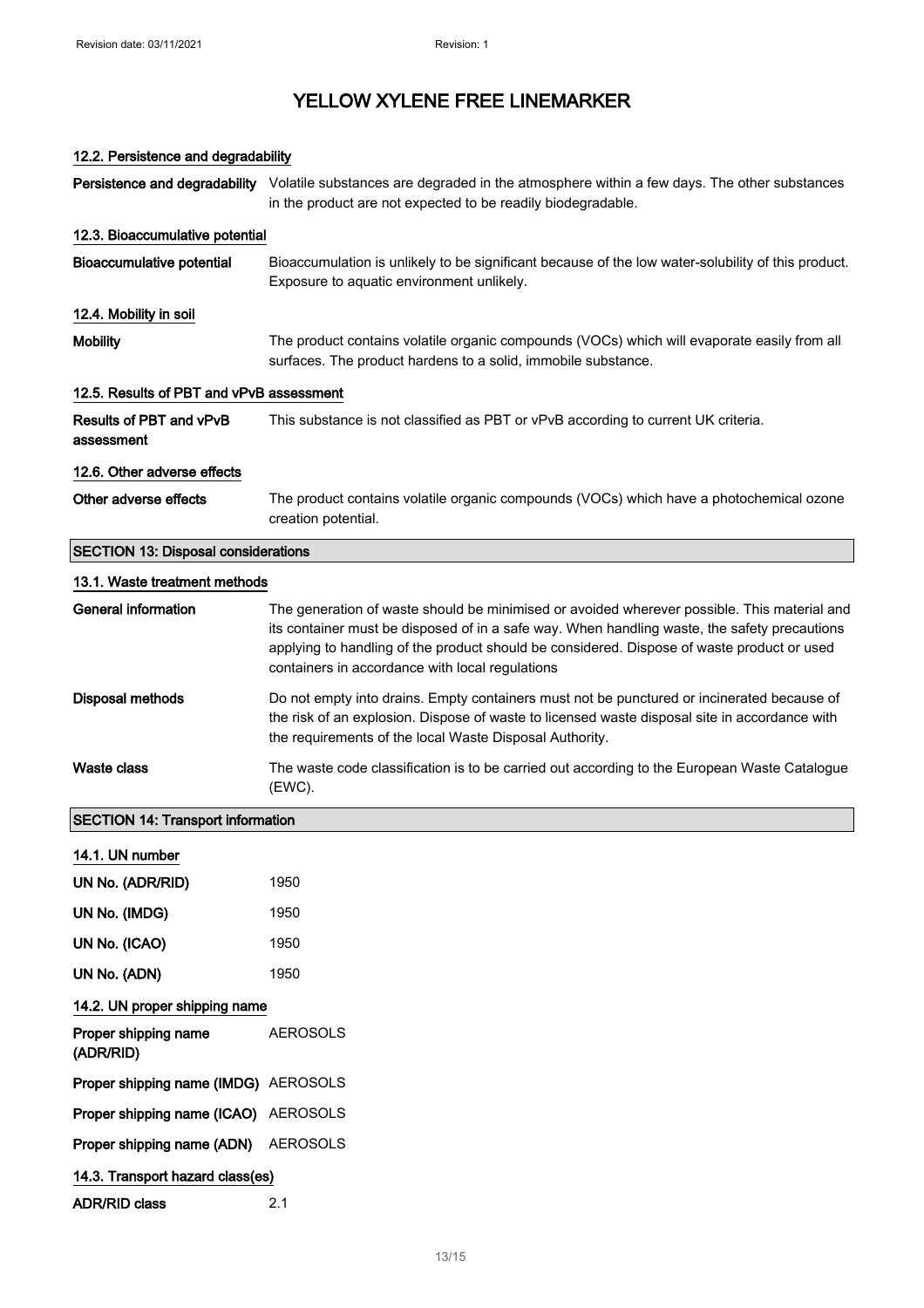| ADR/RID classification code | 5F             |
|-----------------------------|----------------|
| <b>ADR/RID label</b>        | 21             |
| <b>IMDG class</b>           | 21             |
| ICAO class/division         | 2 <sub>1</sub> |
| ADN class                   | 2 <sub>1</sub> |
|                             |                |

#### Transport labels



| 14.4. Packing group                                         |                                                                          |
|-------------------------------------------------------------|--------------------------------------------------------------------------|
| ADR/RID packing group                                       | None                                                                     |
| <b>IMDG packing group</b>                                   | None                                                                     |
| ICAO packing group                                          | None                                                                     |
| ADN packing group                                           | None                                                                     |
| 14.5. Environmental hazards                                 |                                                                          |
| Environmentally hazardous substance/marine pollutant<br>No. |                                                                          |
| 14.6. Special precautions for user                          |                                                                          |
| <b>EmS</b>                                                  | $F-D$ , S-U                                                              |
| ADR transport category                                      | 2                                                                        |
| <b>Tunnel restriction code</b>                              | (D)                                                                      |
|                                                             | 14.7. Transport in bulk according to Annex II of MARPOL and the IBC Code |
| <b>Transport in bulk according to</b> Not applicable.       |                                                                          |

### Annex II of MARPOL 73/78 and the IBC Code

#### SECTION 15: Regulatory information

#### 15.1. Safety, health and environmental regulations/legislation specific for the substance or mixture

| National regulations | Health and Safety at Work etc. Act 1974 (as amended).                       |
|----------------------|-----------------------------------------------------------------------------|
|                      | The Carriage of Dangerous Goods and Use of Transportable Pressure Equipment |
|                      | Regulations 2009 (SI 2009 No. 1348) (as amended) ["CDG 2009"].              |
|                      | EH40/2005 Workplace exposure limits.                                        |
|                      | The Aerosol Dispensers Regulations 2009 (SI 2009 No. 2824).                 |

### 15.2. Chemical safety assessment

No chemical safety assessment has been carried out.

#### Inventories

#### EU - EINECS/ELINCS

None of the ingredients are listed or exempt.

#### SECTION 16: Other information